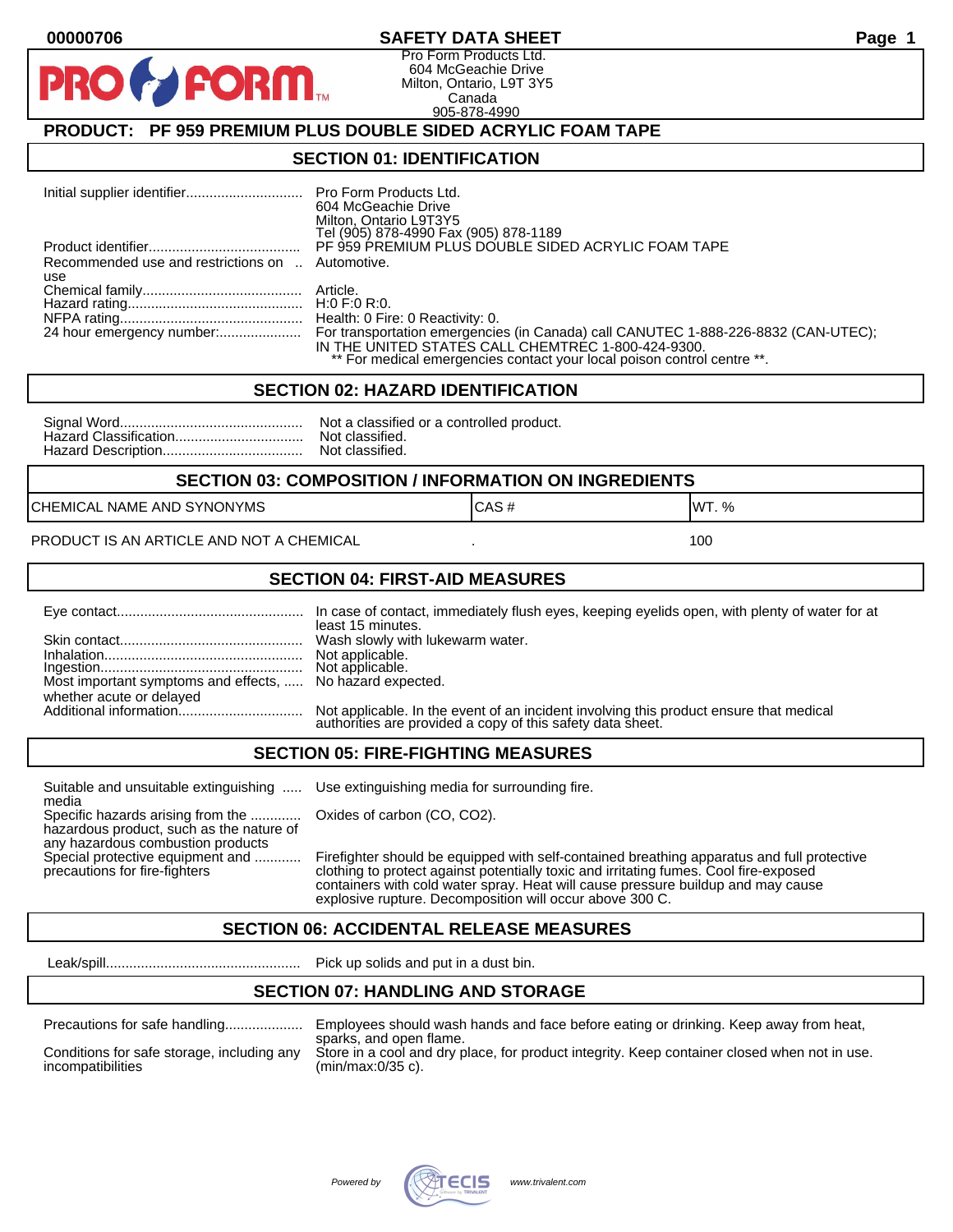# **PRODUCT: PF 959 PREMIUM PLUS DOUBLE SIDED ACRYLIC FOAM TAPE**

## **SECTION 08: EXPOSURE CONTROLS / PERSONAL PROTECTION**

| <b>INGREDIENTS</b>               | TWA | <b>ACGIH TLV</b><br>STEL                                                                                                          | IPEL | <b>OSHA PEL</b><br>STEL                                                                                                                                                    | <b>NIOSH</b><br>IREL |
|----------------------------------|-----|-----------------------------------------------------------------------------------------------------------------------------------|------|----------------------------------------------------------------------------------------------------------------------------------------------------------------------------|----------------------|
|                                  |     | Not applicable.<br>Not applicable.<br>Not applicable.<br>Wear adequate protective clothes.<br>Safety boots per local regulations. |      | Educate and train employees on the safe use and handling of the product. Employees<br>should wash their hands and face before eating, drinking, or using tobacco products. |                      |
| Appropriate engineering controls |     | General ventilation.                                                                                                              |      |                                                                                                                                                                            |                      |

# **SECTION 09: PHYSICAL AND CHEMICAL PROPERTIES**

| Various colours. (Prolonged storage may lead to discolouration.).<br>Slight.<br>Not applicable.<br>Vapour pressure (mm Hg)<br>Not applicable.<br>Not applicable.<br>Not applicable. |
|-------------------------------------------------------------------------------------------------------------------------------------------------------------------------------------|
| No data.<br>Not applicable.<br>Insoluble.<br>Not applicable.<br>Not applicable.                                                                                                     |
| Not applicable.<br>Not applicable.<br>Not applicable.<br>No Data.<br>No data.<br>No data.                                                                                           |
|                                                                                                                                                                                     |

# **SECTION 10: STABILITY AND REACTIVITY**

| Conditions to avoid, including static  Keep away from heat.<br>discharge, shock or vibration<br>Hazardous decomposition products Oxides of carbon (CO,CO2). | Stable at normal temperatures and pressures.<br>Avoid heat, sparks and flames.<br>Possibility of hazardous reactions Will not occur under normal temperature and pressure. |
|-------------------------------------------------------------------------------------------------------------------------------------------------------------|----------------------------------------------------------------------------------------------------------------------------------------------------------------------------|
|                                                                                                                                                             |                                                                                                                                                                            |

# **SECTION 11: TOXICOLOGICAL INFORMATION**

| <b>INGREDIENTS</b> |                                                                                            | ILC50                                                                                   | ILD50 |
|--------------------|--------------------------------------------------------------------------------------------|-----------------------------------------------------------------------------------------|-------|
|                    | Not expected to pose any hazards.<br>Not applicable.<br>Not applicable.<br>Not applicable. | occupational hygiene adhered to, risks are improbable. May cause mechanical irritation. |       |

## **SECTION 12: ECOLOGICAL INFORMATION**

Persistence and degradability................... Not available.

# **SECTION 13: DISPOSAL CONSIDERATIONS**

and methods of disposal, including any contaminated packaging

Information on safe handling for disposal . Dispose of waste in accordance with all applicable Federal, Provincial/State and local and methods of disposal, including any regulations.